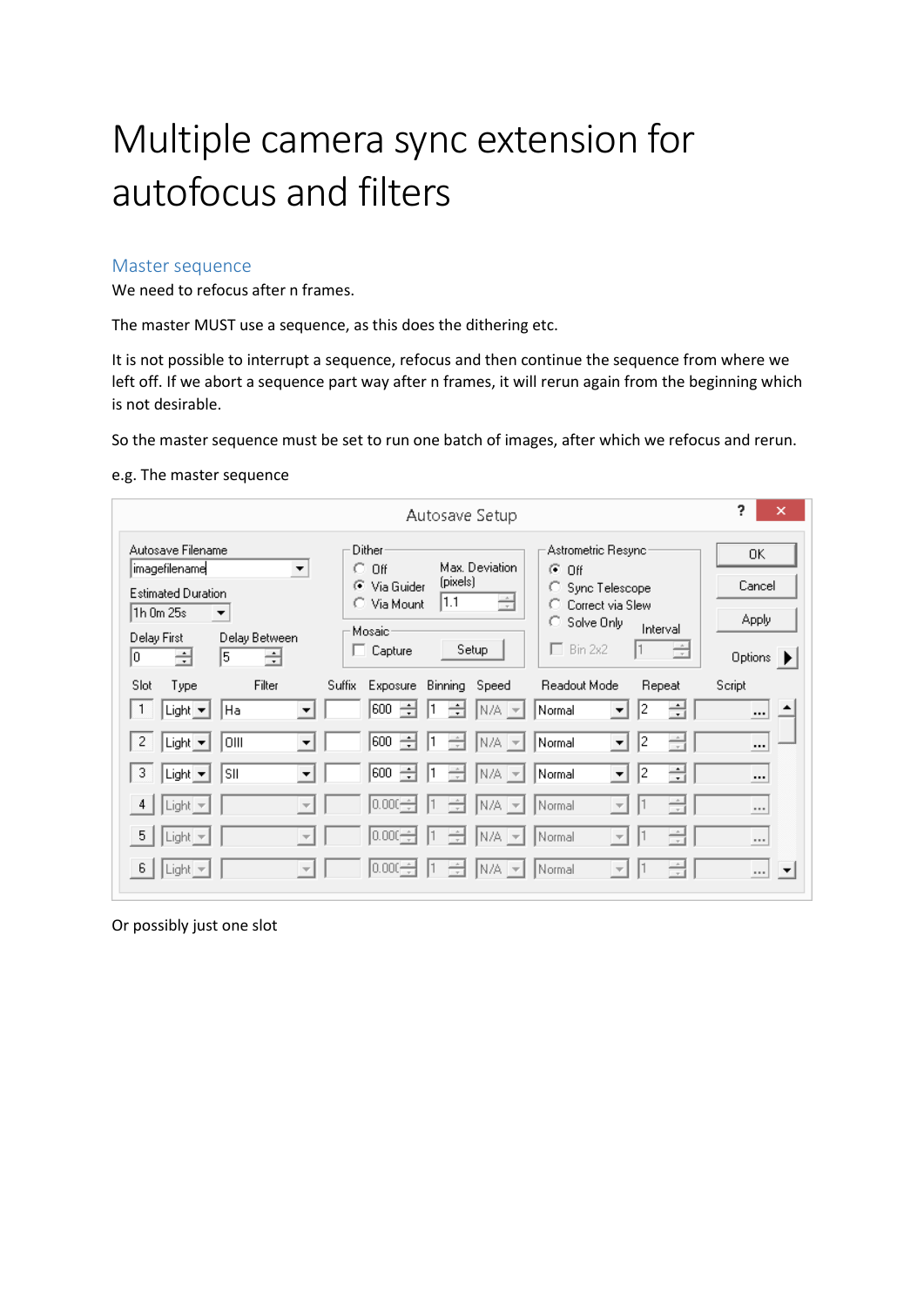| Autosave Setup                                                                                                                                             |                                                                                      |                                                   |                                                                                                                                  |                                         |  |
|------------------------------------------------------------------------------------------------------------------------------------------------------------|--------------------------------------------------------------------------------------|---------------------------------------------------|----------------------------------------------------------------------------------------------------------------------------------|-----------------------------------------|--|
| Autosave Filename<br> imagefilename<br><b>Estimated Duration</b><br>1h Om 25s<br>$\blacktriangledown$<br>Delay Between<br>Delay First<br>÷<br>5<br>÷<br>10 | Dither<br>$\circ$ off<br>▼<br>C Via Guider<br>C Via Mount<br>Mosaic<br>Capture<br>L. | Max. Deviation<br>(pixels)<br>÷<br> 1.1<br>Setup  | Astrometric Resyncr<br>G<br>Off<br>Sync Telescope<br>Ω<br>Correct via Slew<br>Solve Only<br>о<br>Interval<br>$\Box$ Bin 2x2<br>É | 0K<br>Cancel<br><b>Apply</b><br>Options |  |
| Filter<br>Slot<br>Type<br>Luminance<br>Light $\blacktriangledown$                                                                                          | Suffix<br>Exposure<br>÷<br>600<br>▼                                                  | Binning<br>Speed<br>÷<br>1<br>$N/A$ $\rightarrow$ | Readout Mode<br>Repeat<br>÷<br>16<br>Normal<br>$\blacktriangledown$                                                              | Script<br>$\cdots$                      |  |
| $\overline{2}$<br>OIII<br>$ Light  =$                                                                                                                      | ÷<br>600<br>$\overline{\mathcal{M}}$                                                 | ÷<br> n/a   <del>-</del>                          | 싂<br>12<br>Normal<br>$\overline{\phantom{a}}$                                                                                    | $\cdots$                                |  |
| $\vert 3 \vert$<br>SII<br>$\lfloor$ Light $\rfloor$                                                                                                        | 600                                                                                  | ÷<br>N7A.<br>$\overline{\phantom{m}}$             | 릒<br>12<br>Normal<br>$\overline{\phantom{a}}$                                                                                    | $\cdots$                                |  |
| 4<br>$\vert$ Light $\vert \nabla$                                                                                                                          | $0.000 -$                                                                            | ÷<br>IN/A.<br>$\rightarrow$                       | ÷<br>Normal<br>$\overline{\mathcal{N}}$                                                                                          | $\cdots$                                |  |
| $\sqrt{5}$<br>$ $ Light $ $                                                                                                                                | $ 0.000 \div$<br>$\overline{\mathcal{M}}$                                            | ÷<br>IN7A.<br>$\overline{\phantom{a}}$            | $\div$<br>Normal<br>$\overline{\phantom{a}}$                                                                                     | $\cdots$                                |  |
| -6<br>∥Light <u>→</u>                                                                                                                                      | $ 0.000 \div$<br>$\overline{\mathcal{N}}$                                            | ÷<br> n/a   <del>-</del>                          | $\div$<br>Normal<br>$\overline{\phantom{a}}$                                                                                     | $\overline{\phantom{a}}$<br>$\cdots$    |  |

When our program detects the end of the sequence it performs the following events on the master maxim.

- Guider stopped
- Autofocus started (not using the script, but commanding maxim/focusmax directly)
- Wait for autofocus
- Restart guider (possibly with reacquire guidestar)
- Re-run the sequence.

## Now we must consider the slave.

Currently the slave is setup with one single exposure (saved in a sequence file)

|                                                                                                                                                              | ?<br>×                                                                      |                                                  |                                                                                                                                            |                                  |
|--------------------------------------------------------------------------------------------------------------------------------------------------------------|-----------------------------------------------------------------------------|--------------------------------------------------|--------------------------------------------------------------------------------------------------------------------------------------------|----------------------------------|
| Autosave Filename<br> imagefilenameslave<br><b>Estimated Duration</b><br>10m Os<br>$\blacktriangledown$<br>Delay First<br>Delay Between<br>5<br>÷<br>ᅴ<br>10 | Dither<br>G<br>Off<br>▼<br>○ Via Guider<br>C Via Mount<br>Mosaic<br>Capture | Max. Deviation<br>(pixels)<br>É<br> 1.1<br>Setup | Astrometric Resync<br>G<br>Off<br>○ Sync Telescope<br>Correct via Slew<br>n<br>C Solve Only<br>Interval<br>$\Box$ Bin 2x2<br>$\Rightarrow$ | 0K<br>Cancel<br>Apply<br>Options |
| Slot<br>Filter<br>Type                                                                                                                                       | <b>Suffix</b><br>Exposure                                                   | Binning<br>Speed                                 | Readout Mode<br>Repeat                                                                                                                     | Script                           |
| Luminance<br>Light $\blacktriangledown$<br>-1                                                                                                                | 600<br>÷<br>▼                                                               | ÷<br>11<br>$N/A$ $\rightarrow$                   | ÷<br>Normal<br>$\blacktriangledown$                                                                                                        |                                  |
| $\sqrt{2}$<br>OIII<br> Light   <del>v</del>                                                                                                                  | ÷<br>600<br>$\overline{\mathcal{M}}$                                        | ÷<br>$N/A =$                                     | ÷<br>I2<br>Normal<br>$\overline{\phantom{m}}$                                                                                              | 1.11                             |
| (3)<br>SII<br>$ Light  =$                                                                                                                                    | 600<br>$\overline{\phantom{a}}$                                             | ÷<br>$N/A =$                                     | 릒<br>12<br>Normal<br>$\overline{\phantom{m}}$                                                                                              | $\cdots$                         |
| $\left 4\right\rangle$<br>$\lfloor$ Light $\rfloor$ $\preceq$                                                                                                | $ 0.000 -$<br>$\overline{\phantom{a}}$                                      | ÷<br>$N/A$ $\sim$                                | ÷<br>Normal<br>$\overline{\nabla}$                                                                                                         | $\cdots$                         |
| $-5$<br>$\lfloor$ Light $\rfloor$ $\preceq$                                                                                                                  | $ 0.000 -$<br>$\overline{\mathcal{M}}$                                      | $\Rightarrow$<br>N/A<br>$\overline{\phantom{a}}$ | ÷<br>Normal<br>$\overline{\phantom{m}}$                                                                                                    | 1.11                             |
| -6<br>$Light =$                                                                                                                                              | $ 0.000 \div$<br>$\overline{\phantom{a}}$                                   | N/A   <del>-</del>                               | ÷<br>Normal<br>$\overline{\mathcal{A}}$                                                                                                    | $\overline{\phantom{a}}$<br>1.11 |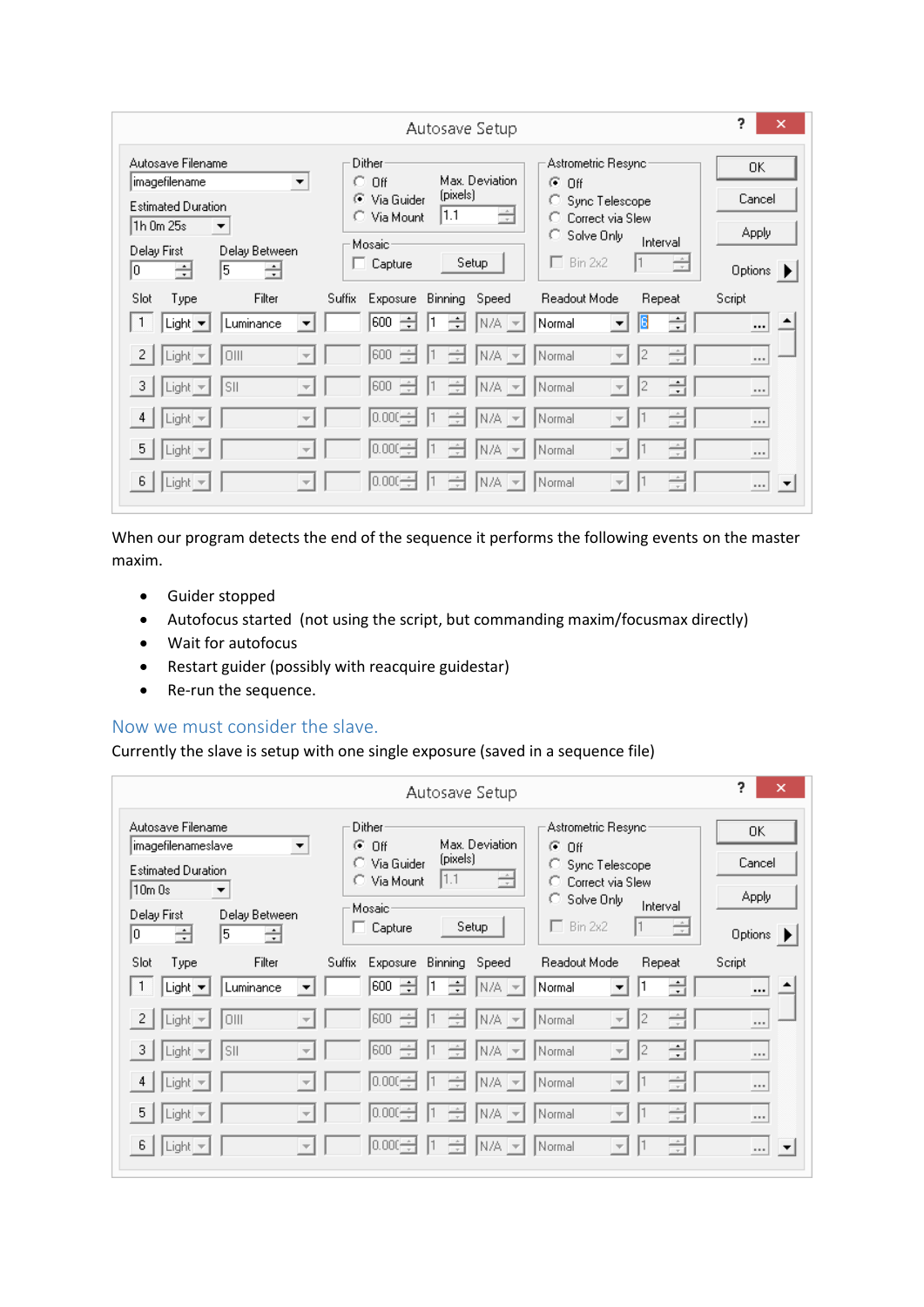Currently, the software starts this single image sequence on the slave each time an exposure starts on the master. However, we wish to rotate the filters for each exposure.

This means the software will need to have a list of filters through which we will rotate. The list of filters would come from Maxim e.g.

| Wasp Camera Slave                      | ×<br>┑ |
|----------------------------------------|--------|
| My Name<br>computername                |        |
| Stop<br>Start                          |        |
|                                        | Browse |
| Red<br>L<br>SII<br>Green<br>Blue<br>Ha | OIII   |
| ∢                                      | ×      |
|                                        |        |
|                                        |        |

So, each time the master tells the slave to start an exposure, it will automatically amend the SEQ file (this is just a text file) to use the next checked filter in the list, looping.

### Now the autofocusing.

As discussed above, when the master reaches the end of the sequence, it stops the guider and initiates an autofocus.

The master program will send a message to the slave to initiate autofocus.

During the slave autofocus, the slave program will send status messages back to the master on the status of the autofocus.

The master will now wait

- It will poll the master maxim for the status of the master autofocus.
- It will poll the message from the slave program for the status of the slave autofocus.

When BOTH have completed the autofocus, it will restart the guiding, and rerun the current sequence.

#### So, to summerise workflow

- 1. User starts guiding and sequence on master.
	- a. As each exposure starts on the master, a message is sent to the slave to start an exposure.
	- b. The slave will edit the single sequence file to have the next filter in the checked list.
	- c. The slave will run the single sequence file.
- 2. Master software detects end of sequence.